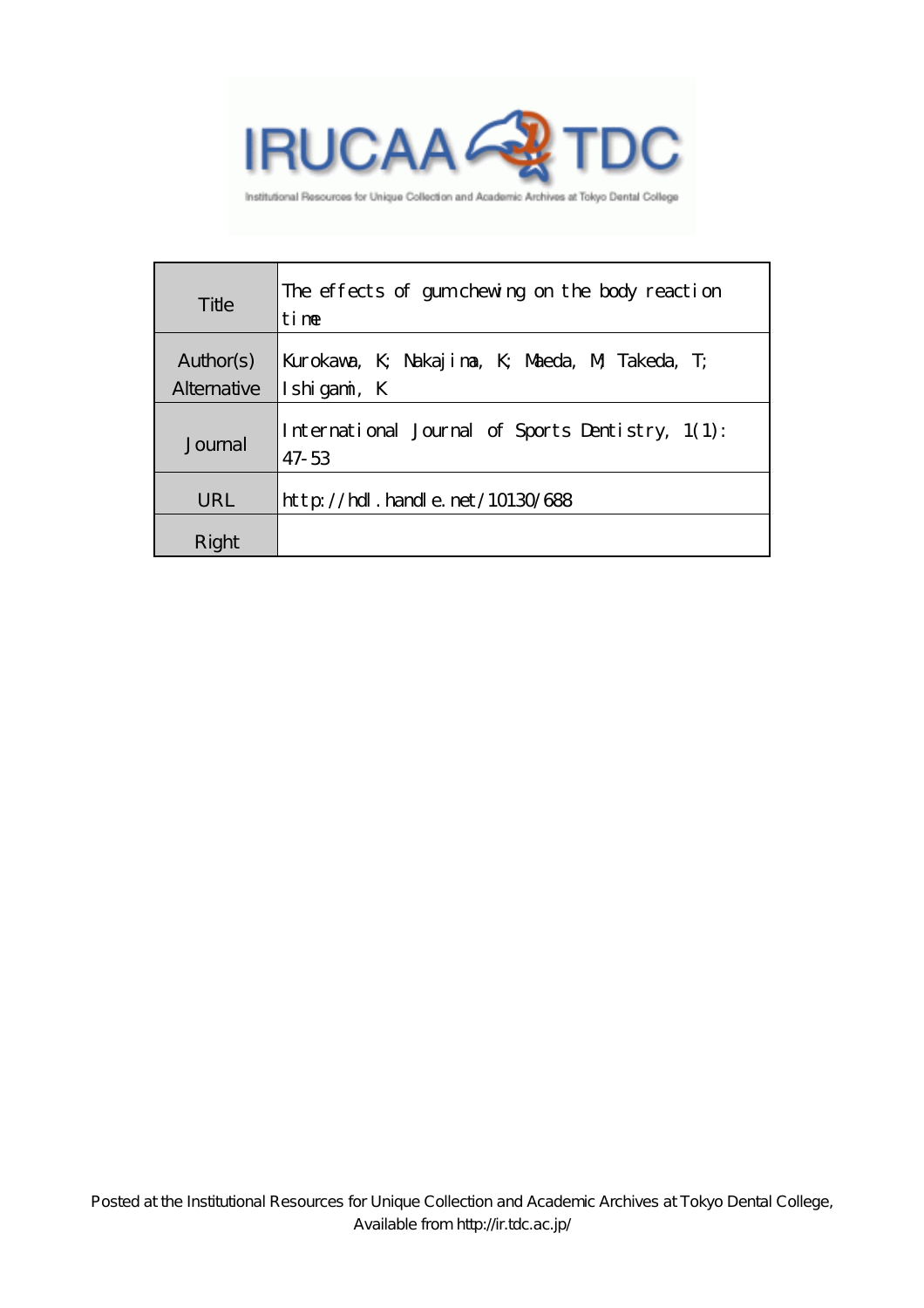# The Effects of Gum Chewing on the Body Reaction Time

Katsuhide Kurokawa, DDS <sup>1</sup>, Kazunori Nakajima, DDS <sup>2</sup>, Masahiko Maeda <sup>3</sup>, Tomotaka Takeda, DDS  $^{\rm 4}$  and Keiichi Ishigami, DDS  $^{\rm 5}$ 

Key words: gum chewing, body response time, the long fibular muscle

#### Abstract:

In this study, we examined how gum chewing, which comprises masticatory movement obtained as an acquired function, affects sports performance by comparing physical movement response times between subjects playing sports with gum chewing and those not engaged in gum chewing. The subjects comprised 5 male adults with healthy teeth and jaws who were right handed (average age: 27.2 years old) and had no subjective or objective abnormalities in the mandibular joints or masticatory muscles, etc., and had received sufficient explanations regarding the purpose of this experiment and had agreed to participate therein. As for test muscles, we selected the right and left masseter muscles, the medial great muscle of the quadriceps femoris muscle, the gastrocnemius muscle, and the long fibular muscle, for a total of five muscles. Moreover, all of the muscles other than the left masseteric muscle were the muscles of the right leg. We measured

the reaction time of the long fibular muscle and the physical movement response time. These items were compared with two variables: non-gum chewing and gum chewing. The result that there were no significant differences in either set of means, but the time tended to be shorter with gum chewing. The results of this experiment indicate that gum chewing shortens the body response time, provides the same mental effects as those previously reported, and may also provide a significantly positive effect on performance in sports.

<sup>&</sup>lt;sup>1</sup> Resident, Department of Sports Dentistry, Tokyo Dental College, Chiba, Japan

<sup>&</sup>lt;sup>2</sup> Lecturer, Department of Sports Dentistry, Tokyo Dental College, Chiba, Japan

<sup>3</sup> Research student, Department of Sports Dentistry, Tokyo Dental College, Chiba, Japan

<sup>4</sup> Associate Professor, Department of Sports Dentistry, Tokyo Dental College, Chiba, Japan

<sup>5</sup> Head and Professor, Department of Sports Dentistry, Tokyo Dental College, Chiba, Japan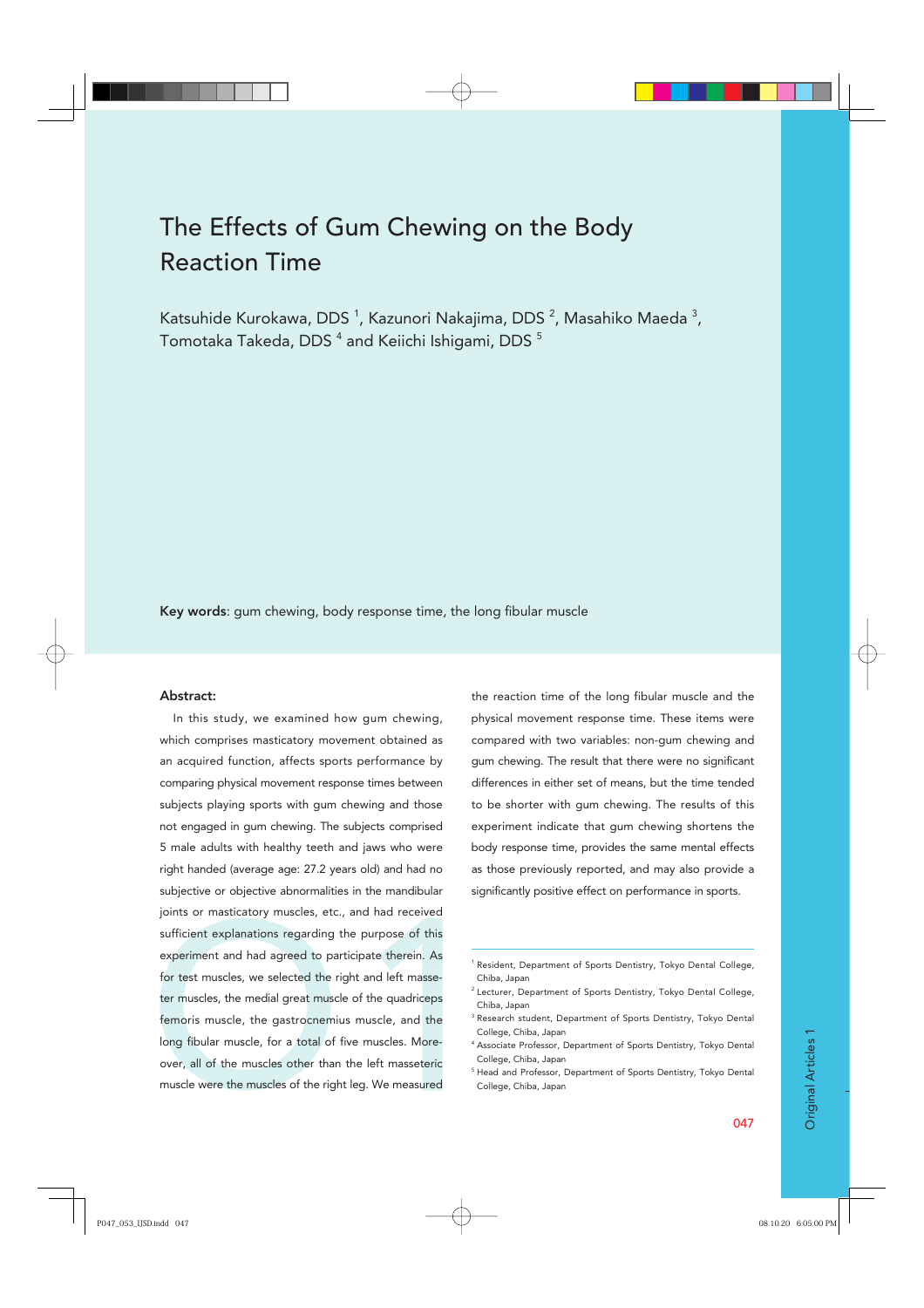## Introduction

In recent years, in professional sports such as baseball, it appears as though more players are chewing gum as they play. Particularly until recently, gum chewing during sports has been largely believed to have mental utility, but when a skill is required, it is believed that experience in sports performance is also necessary in addition to mental utility. Therefore, it is believed that elucidating the effects of gum chewing during sports from a perspective other the mental aspect would enable us to discover the efficacy of gum chewing, which is believed to enhance sports performance.

The masticatory system provides one of the most important oral functions in the growth and life maintenance of a human being. Moreover, it is said that in humans, chewing has the effect of improving various bodily functions. It is believed that these effects occur because information from sensory organs, such as the baroceptors in the alveolar periosteum and the muscle sensory receptors of the masticatory muscles, generated by the peripheral movement of chewing is transmitted to the nerves, resulting in enhanced activity in the brain cortex, etc.

Other reported effects of gum chewing include increases in blood flow to the brain and increases in blood pressure and heart rate, $1,2$  as well as a calming effect and a stress-reducing effect,<sup>3</sup> etc., in terms of the psychological aspects, but there are only a few reports regarding the effects on the functions of physical movement.

Therefore, in this study, we examined how gum chewing, which comprises masticatory movement obtained as an acquired function, affects sports performance by comparing physical movement response times between subjects playing sports with gum chewing and

those not engaged in gum chewing.

## Method

## 1. Subjects

The subjects comprised 5 male adults with healthy teeth and jaws who were right handed (average age: 27.2 years old) and had no subjective or objective abnormalities in the mandibular joints or masticatory muscles, etc., and had received sufficient explanations regarding the purpose of this experiment and had agreed to participate therein.

#### 2. Test muscles

As for test muscles, we selected the right and left masseter muscles, the medial great muscle of the quadriceps femoris muscle, the gastrocnemius muscle, and the long fibular muscle, for a total of five muscles. Moreover, all of the muscles other than the left masseteric muscle were the muscles of the right leg.

#### 3. Gum used

As for the gum used in this experiment, we used gum that had been jointly developed by our laboratory and the Lotte Research Laboratory. This gum has no flavor and shows no significant change in viscosity after chewing for over 30 minutes. The gum was formed in 3-g plates (approx. 75 mm  $\times$  15 mm  $\times$  1.8 mm) containing maltitol as a carbohydrate, and it is a high-volume chewing gum that includes a large amount of gum base among the blended ingredients and has a typical peppermint flavor as the characteristic flavor

#### 4. Experimental method

The subjects stood on a plate for measuring floor reaction force with their knees bent so that they could react instantly, and they were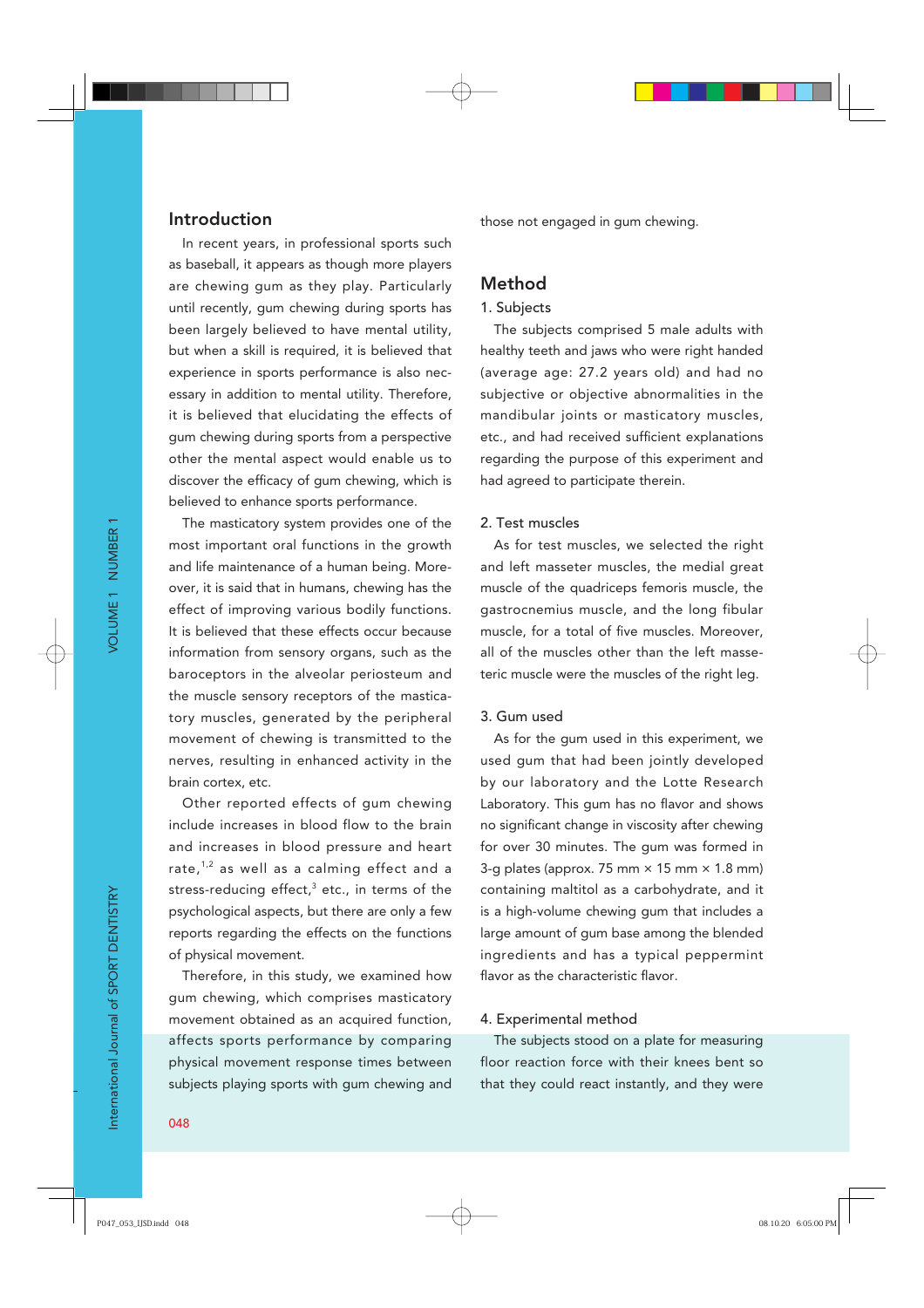instructed to jump quickly in response to a light stimulant from a light stimulation device comprising a 5-cm red light-emitting diode that had been placed at the height of their viewing level at a distance of 1 m. As for jumping, they were instructed to make maximum efforts toward speed and height. Furthermore, the intervals of light stimulation were random.

As for the measurement system, as shown in *Fig.* 1, the amount of activity by each muscle was measured with active electrodes (BioLog DL140, S&ME, Inc., Tokyo), the load was measured using load cells (LU-500KE, Kyowa Electronic Instruments Co., Ltd., Tokyo) that had been placed on each corner of the plate to measure the floor reaction force, a data logger (BioLog DL2000, S&ME, Inc., Tokyo) was used for recording the data, and the data were then transferred to a personal computer.

- 5. Items analyzed
- 1) We measured the reaction time of the long fibular muscle, which always reacts first among the muscles that were measured in this experiment. The peak value of the

muscle activity of the long fibular muscle was measured, and the muscle was deemed as having reacted at the point at which it reached 10% of the peak value, and the time until that point was measured.

2) Based on the values of the load cells on the plate for measuring floor reaction force, the time until the feet left the plate was measured as the physical movement response time.

These items were compared with two variables: non-gum chewing and gum chewing. Furthermore, we randomly recorded fifteen responses each for these two variables.

#### 6. Analysis method

Regarding the values that were transferred to the personal computer, the data were collected using a data-recording software program (m-Biolog, S&ME, Inc., Tokyo) and then were analyzed using an analysis software program, AcquKnowledge (BIOPAC System Inc., CA, USA). Subsequently, Student's t-test was performed using the SPSS11.0J (SPSS Japan Inc.) statistical analysis software program.



*Fig.* 1 Measurement and analytical system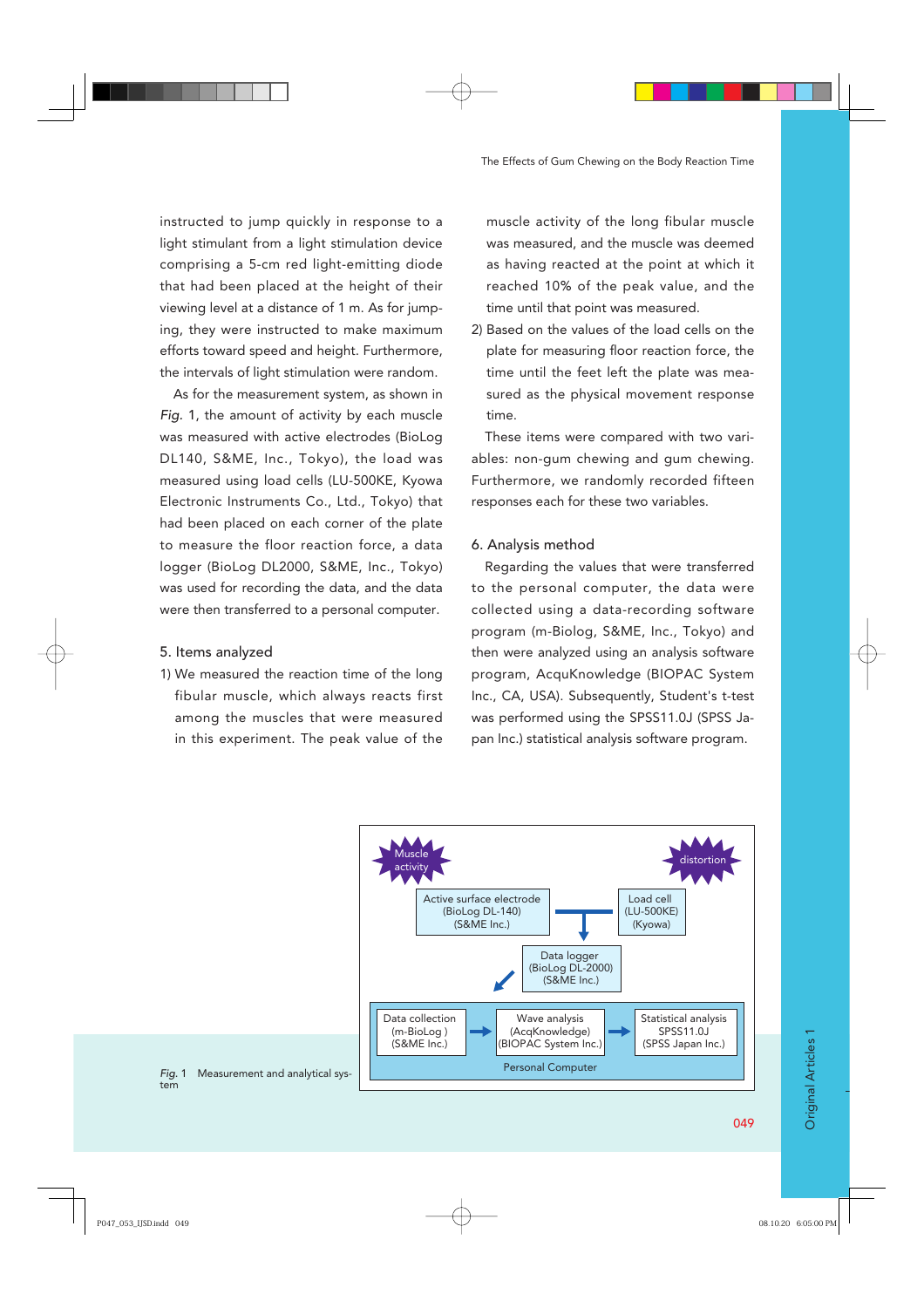# Results

## 1. Waveform data

A typical example of a waveform is shown in *Fig.* 2. The far left side is set as the point at which the light stimulation was generated, and the arrow for the load cells indicates the point when the feet left the plate for measuring floor reaction force. The arrow for the long fibular muscle indicates the point when the muscle reacted.

According to this waveform, the muscles other than the masseter muscles all reacted before the feet left the plate for measuring floor reaction force. Moreover, in the five muscles that were measured (excluding the masseter muscles), the muscle that reacted first was the long fibular muscle.

# 2. Data of the physical movement response time

The mean values of the reaction times of the long fibular muscle in the 5 subjects are shown in *Fig.* 3. The test results are also shown in the figure.

The mean reaction times were 0.116-0.175 sec. for non-gum chewing and 0.0855-0.163 sec. for gum chewing when the subjects jumped with the main objective as speed and 0.136-0.188 sec. for non-gum chewing and 0.104-0.157 sec. for gum chewing when they jumped with the main objective as height. There were no significant differences in either set of means, but the time tended to be shorter with gum chewing.

Next, the values of the physical movement response time are shown in *Fig.* 4.

The mean values of the time were 0.372-0.510 sec. for non-gum chewing and 0.361-0.488 sec. for gum chewing when the subjects jumped with the main objective as speed and 0.522-0.633 sec. for non-gum chewing and 0.436-0.624 sec. for gum chewing when they jumped with the main objective as height. As with the long fibular muscle, there were no significant differences in either set of means, but the time tended to be shorter with gum chewing.

# **Discussion**

Since the initial elucidation in human experiments that masticatory movement in-



*Fig.* 2 Wave representation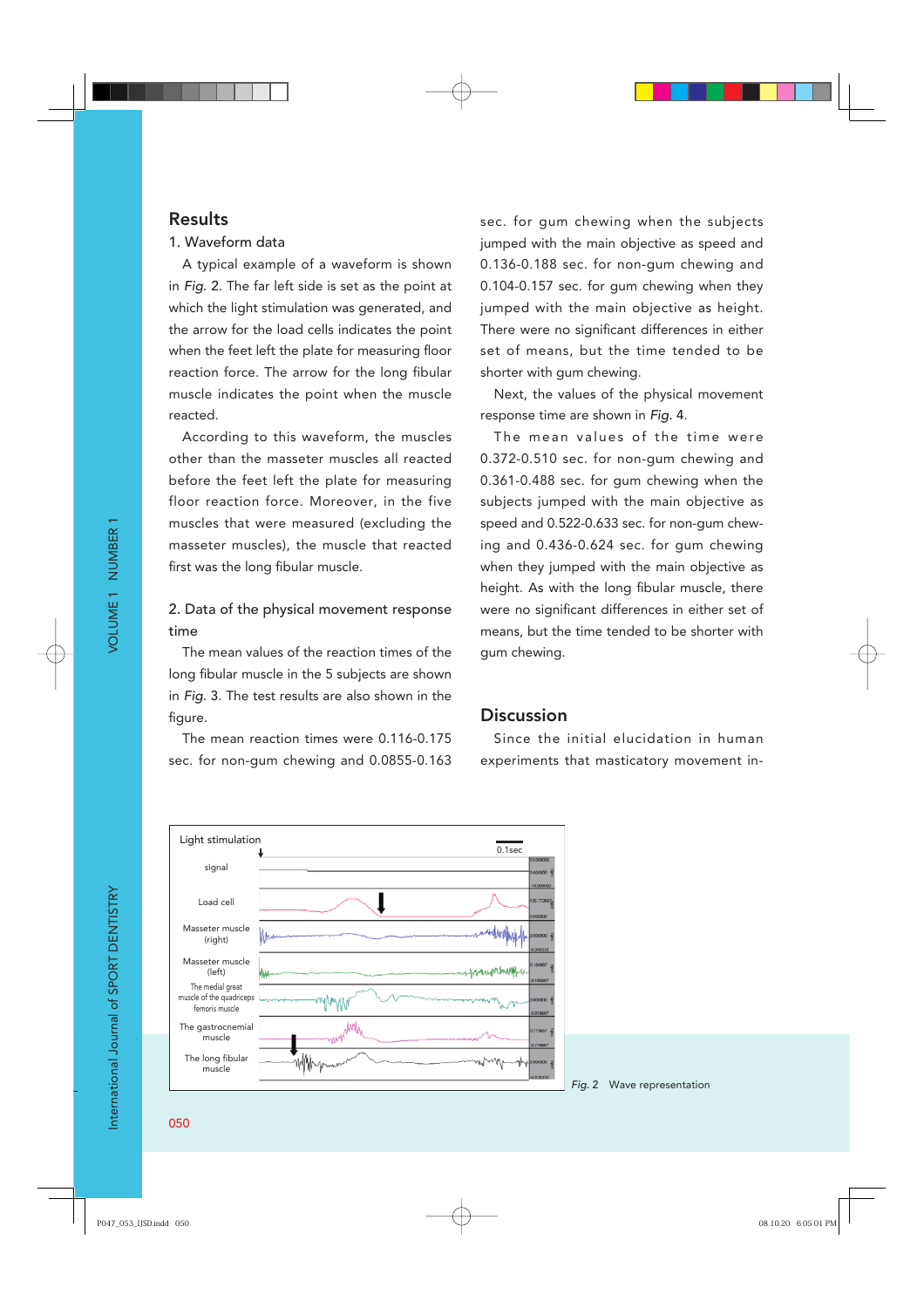creases blood flow to the brain, $4,5$  a number of researchers have reported on the relationship between masticatory movement and general bodily functions.6-12 It is said that increased blood flow allows for the sufficient supply of oxygen and nutrition that is necessary for cells and thereby promotes the activity of brain cells, and that kinetic and sensory information from the oral organs generated by masticatory movement activates the nerve circuits in the brain. Because of these effects, it is believed that masticatory movement enhances arousal levels<sup>6</sup> and cognition, indirectly facilitating an enhancement of physical capabilities. In animal experiments, it has been reported that the spacial cognitive ability of mice with masticatory failure due to a defective molar region decreases.9 On the other hand, it has also been reported that masticatory movement produces such effects as a stress-reducing effect, a relaxing effect, and a stamina-increasing  $effect<sup>10</sup>$  as well as other mental effects.

Among these reports, as a report on a study on the relationship with response time, Matsunaga has reported that the time between the recognition of an object and the application of a brake (motor response time) was clearly shortened with gum chewing and speculated that information from the sensory organs that

is generated by peripheral movement (i.e., gum chewing) enhanced the activity of the brain cortex and brain reticular formation.<sup>13</sup> Sabashi has analyzed the effects of gum chewing on brain function using endogenous elements of event-related potential as indices and has reported that gum chewing increased cognitive functions, including general levels of caution and arousal levels, and that it enhanced the degree of reaction in these cognitive functions while shortening response time.14

In this experiment, the jumping motion was used as a method of measuring the response time. This is because a jumping motion is often used as one of the items for measuring the physical fitness of athletes and the enhancement of jumping motion is closely related to the enhancement of performance results in sports, so we believe that it is an important performance factor in many sports. Therefore, we believe that a comparison of response time in jumping motion would provide practical results, and this experiment was conducted using jumping motion.

Moreover, Suzuki, et al. have reported that the hardness of gum causes changes in blood flow to the brain. $<sup>2</sup>$  In their report, it is stated</sup> that chewing gum with a moderate hardness



Fig. 3 Reaction time of the long fibular muscle



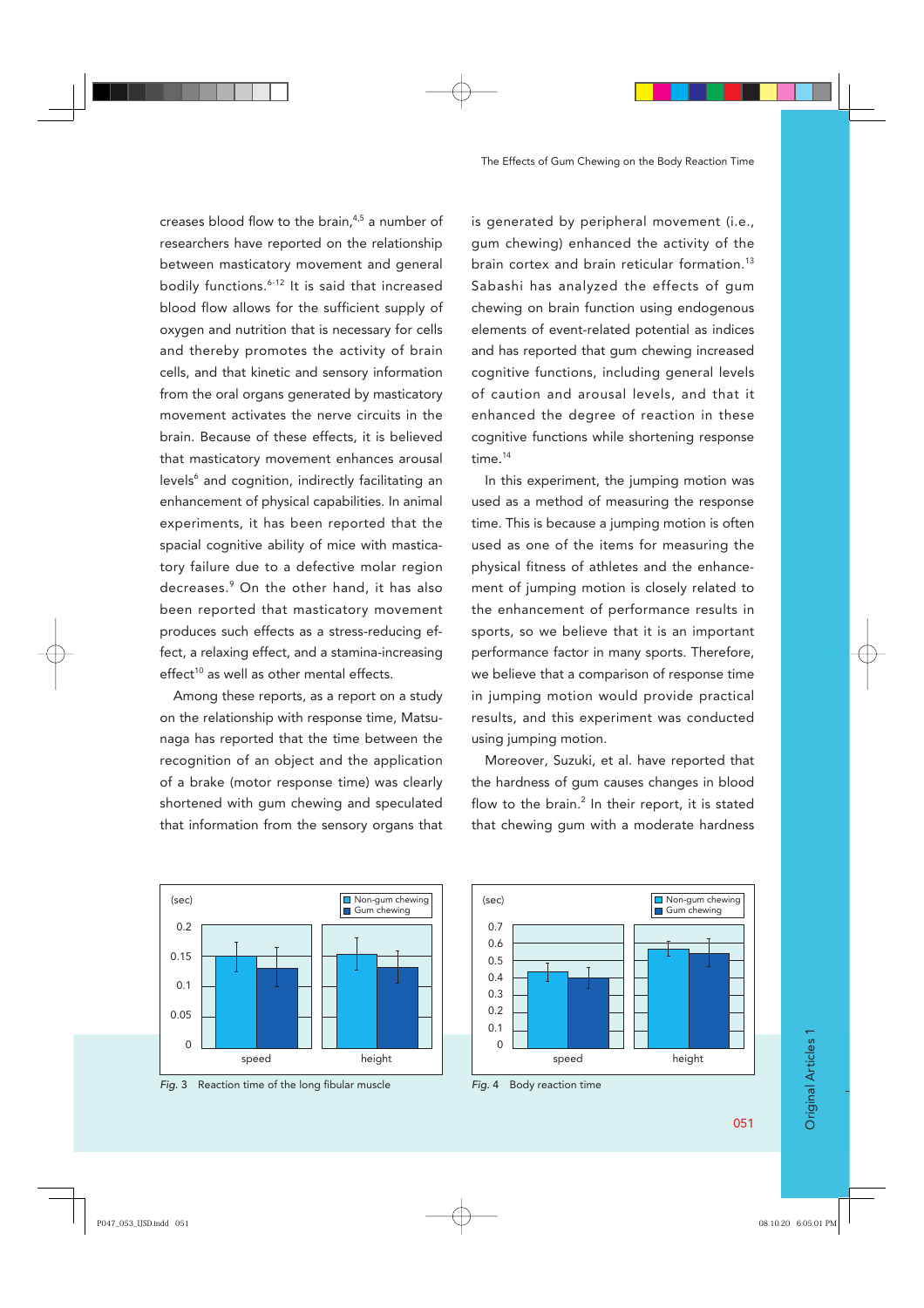contributes more toward increasing blood flow in the brain than does gum that is too soft or too hard. Furthermore, it is believed that if the hardness of gum changes during an experiment, the experiment cannot be conducted under consistent conditions, so the results may vary to a large extent. We believe that we were able to conduct this experiment under consistent conditions, because the gum used for this experiment hardly changes in viscosity (i.e., hardness) even after being chewed for over 30 minutes.

In the results, no significant differences were observed in the time between initial stimulation and when the long fibular muscle reacted or the time until the feet left the plate for measuring floor reaction force, but the time tended to be shorter with gum chewing.

It is believed that this occurred due to mental elements such as an enhancement of concentration and a calming effect, etc., as well as organic changes such as increases in blood flow to the brain and blood pressure due to gum chewing.

Suzuki has studied changes in the blood flow to the brain caused by gum chewing<sup>15</sup> and has indicated that the blood flow increased by 35-60% at a resting state by 6 minutes after the initiation of chewing. Subsequently, a study of the tympanic temperature at a resting state and with gum chewing showed that the tympanic temperature increased as the hardness of the gum increased during gum chewing. It can be said that such increases in the blood flow to the brain are a prerequisite condition for increases in the level of arousal of the brain.

Moreover, Funakoshi, et al. studied the concentration of subjects with gum chewing using contingent negative variation (CNV)<sup>16</sup> and indicated that measurements of CNV without

gum chewing showed the CNV to increase during prestimulation while decreasing once but then increasing again after 400-600 msec. However, measurements of brain waves during gum chewing showed the CNV values during prestimulation to clearly be higher than at a resting state without gum chewing and that these high values were maintained. We can therefore see that gum chewing increases the brain activity, thus enabling higher levels of concentration to be maintained.

Furthermore, Momose, et al. have reported on the extent to which gum chewing contributes to mental stability.17 More specifically, a study on the relationship between gum chewing and mental stability using changes in adrenaline, noradrenaline, and plasma adenocorticotropic hormone as indices showed decreasing trends in adrenaline, noradrenaline, and plasma adenocorticotropic hormone after gum chewing. According to these results, it is hypothesized that gum chewing inhibits the activity in the sympathetic nerve system, thus resulting in reduced stress.

Based on our overall experience, gum chewing appears to reduce drowsiness while increasing levels of arousal. Nageishi et al. studied the subjective changes in the arousal level caused by gum chewing by using a questionnaire known as the UMIST Mood Adjective Checklist (UMACL).<sup>6</sup> They reported that the results showed a significantly higher energetic arousal scale during gum chewing.

According to the above, it is believed that gum chewing increases the level of activity in the frontal lobe of the brain, the oral region information makes the brain cortex more alert, and this alert state shortens the response time and thus positively affects sports performance.